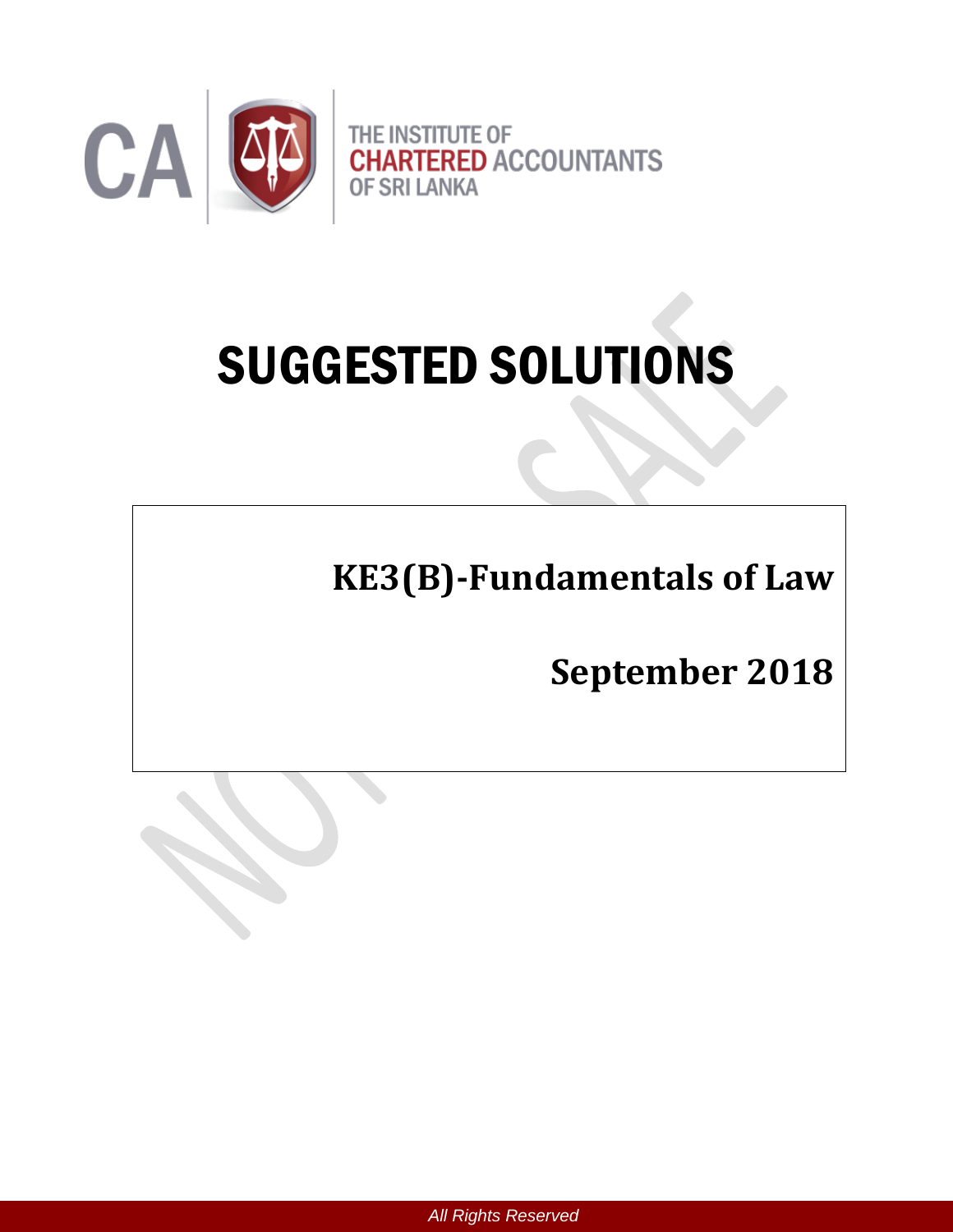1.1

| $\mathbf{a}$<br>கற்கை<br>்வெளிப்பா()<br>1.3.1<br>சரிய<br>பான<br>விடை: C |  |
|-------------------------------------------------------------------------|--|
|                                                                         |  |
|                                                                         |  |

## 1.2

| சர்ய<br>பான<br>ഖിത∟<br>: A |  |
|----------------------------|--|

1.3

| வெளிப்பா $(6: 3.1.1)$<br>கற்கை |  |  |  |  |
|--------------------------------|--|--|--|--|
| சரியான<br>விடை : C             |  |  |  |  |
|                                |  |  |  |  |

1.4

| கற்கை வெளிப்பாடு : $3.6.1/3.6.2/9.1.1$ |  |
|----------------------------------------|--|
| சரியான விடை : D                        |  |
|                                        |  |

1.5

| வெளிப்பாடு<br>கற்கை<br>4.2.1 |  |
|------------------------------|--|
| சரியான<br>விடை               |  |

1.6

| வெளிப்பாடு $: 5.5.1$<br>கற்கை |  |
|-------------------------------|--|
| சரியான<br>விடை :<br>D         |  |
|                               |  |

1.7

| - - -<br>வெளிப்பாடு :<br>கற்கை<br>.ა./.ა |  |
|------------------------------------------|--|
| . Р<br>சரியான<br>ഖിത∟                    |  |

# 1.8

**கற்கை வெளிப்பாடு : 7.1.1** சரியான விடை : C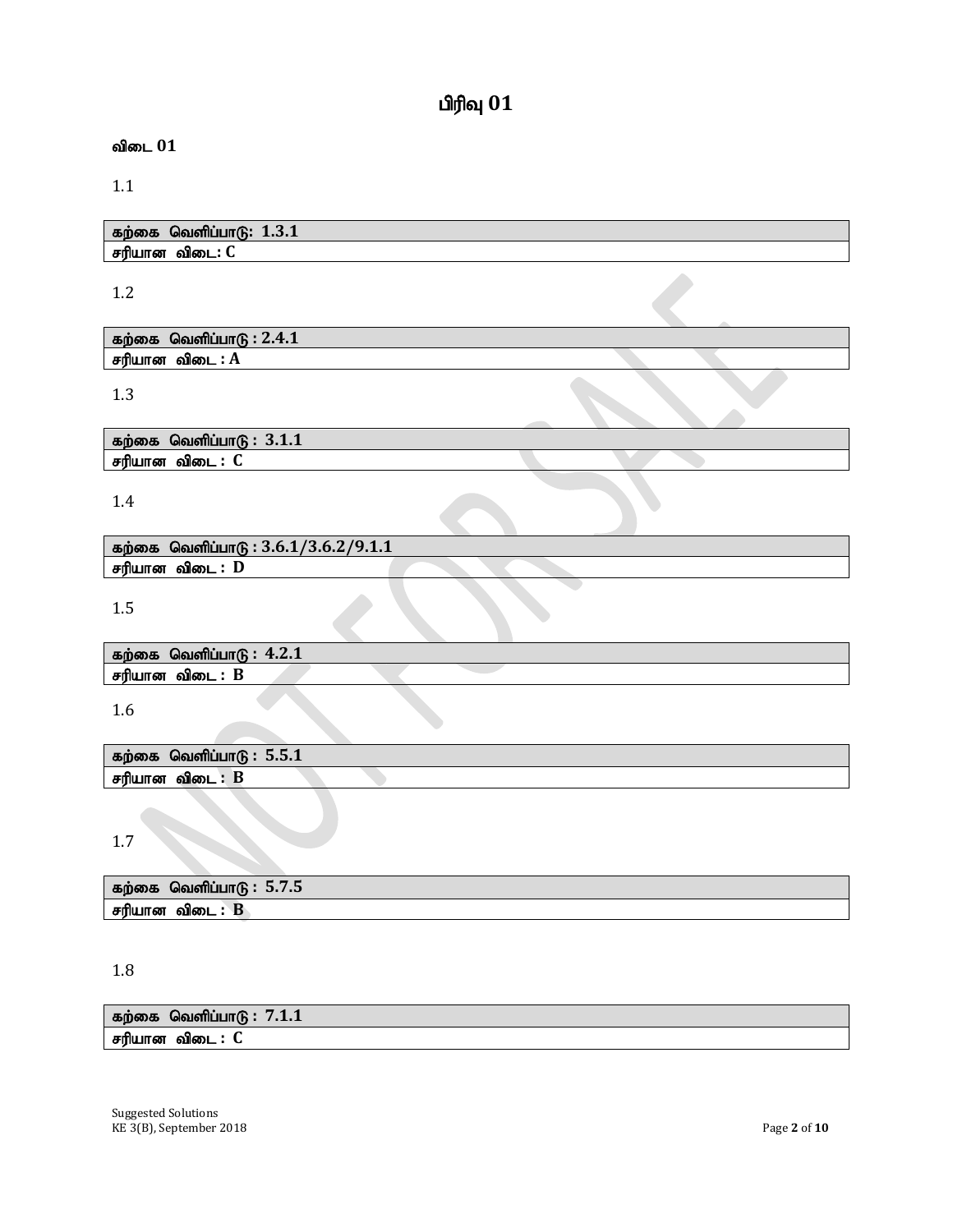1.9

| கற்கை வெளிப்பாடு : 7.4 |  |
|------------------------|--|
| சரியான விடை : C        |  |

1.10

| கற்கை வெளிப்பாடு : $8.1.1$ |  |
|----------------------------|--|
| சரியான விடை : D            |  |

 $(2 \times 10 =$  மொத்தம் 20 புள்ளிகள்)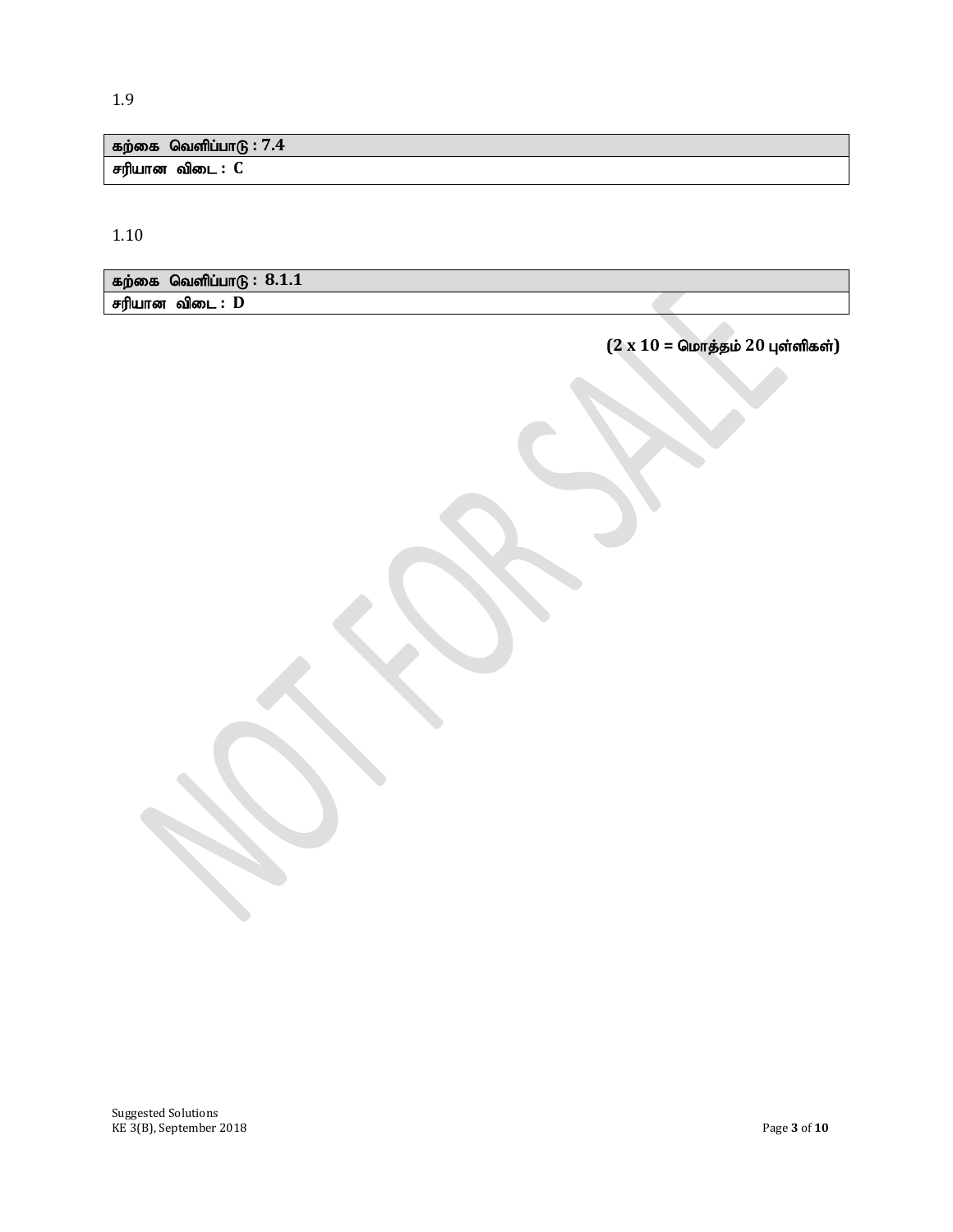## 2.1

## கற்கை வெளிப்பாடு: 1.4.2

முதலீட்டுச் சபையின் (BOI) பிரதான தொழிற்பாடுகள் கீழ்வருமாறு:

- அந்நிய நேரடி முதலீடுகள் மற்றும் உள்நாட்டு முதலீடுகளை கவருதல்.
- விண்ணப்ப கட்டத்திலிருந்து வா்த்தக தொழிற்பாடு வரையான எல்லாக் காலகட்டத்திலும் செயன்முறையில் முதலீட்டாளர்களுக்கு உதவுதல்.
- முதலீட்டாளா்கள் கைத்தொழில் மற்றும் வா்த்தக தாளாண்மைகளை நிறுவுதற்கு ஏதுவாக ஏற்றுமதிச் செயன்முறைப்படுத்தல் வலயங்களை தாபித்து முகாமை செய்தல்.
- அந்நிய நாணயமாற்று வருமான மூலங்களை பல்துறைப்படுத்தல்.
- ஏற்றுமதி வருமானத்தை அதிகரித்தல்.

## 2.2

## கற்கை வெளிப்பாடு : 2.1.1

ஒரு வலிதான ஒப்பந்தமொன்றின் பிரதான மூலகங்கள் அல்லது அதனை ஏற்படுத்துவதற்கான தேவைப்பாடுகள்:

- ஒரு வலிதான கொடைமுனைவு இருத்தல் வேண்டும்.
- ஒரு வலிதான ஏற்பு இருத்தல் வேண்டும்.
- ஒப்பந்தத் தரப்பினர் சட்டரீதியாக கட்டுப்படுத்தும் தொடா்பினை ஏற்படுத்துவதற்கான மன எண்ணத்தை கொண்டிருத்தல் வேண்டும்.
- ஒப்பந்தக் கட்டுறுப்புக்கள் நிச்சயமானவையாக இருத்தல் வேண்டும்.
- ஒப்பந்தத்தினை செயற்படுத்துதல் சாத்தியமானதாக இருத்தல் வேண்டும்.
- ஒப்பந்தத் தரப்பினரிடம் கலப்படமற்ற சம்மதம் அல்லது உடன்பாடு இருத்தல் வேண்டும்.
- ஓப்பந்தத் தரப்பினர் ஒப்பந்தம் செய்வதற்கான இயலுமையை (capacity) கொண்டிருத்தல் வேண்டும்.
- ஒப்பந்தத்தின் நோக்கம் சட்டரீதியானதாக இருத்தல் வேண்டும்.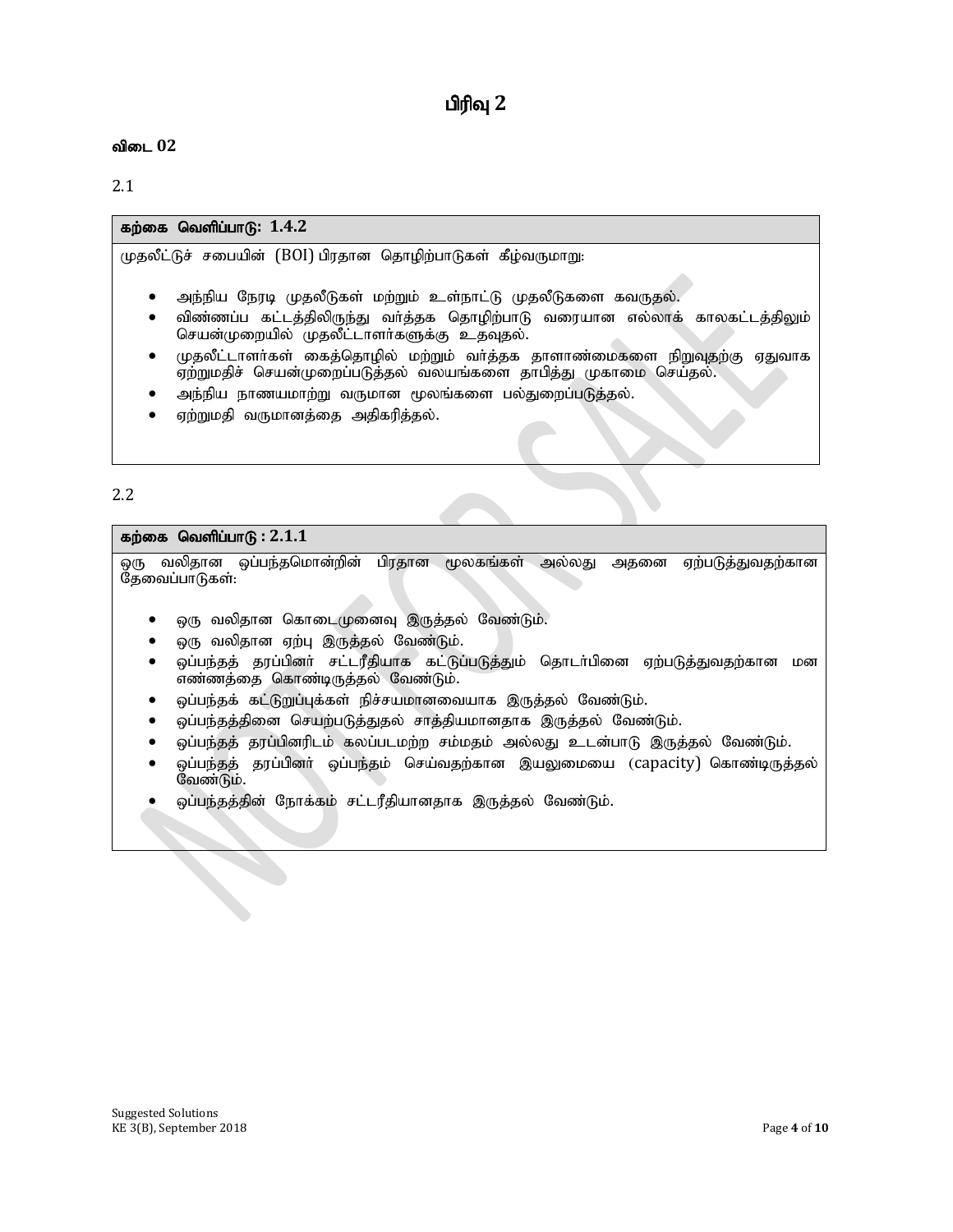#### கற்கை வெளிப்பாடு: 4.1.1

கைமாற்றத்தகு சாதனமொன்றின் பிரதான குணவியல்புகள் கீழ்வருமாறு:

- அதன்மீதான சொத்துரிமை (title) விநியோகிப்பதன் மூலம் கைமாறப்படும். (அது கொள்ளுனர் சாதனமாக இருப்பின்).
- அதன்மீதான சொத்துரிமையானது விநியோகித்து புறக்குறிப்பிடுதல் மூலம் கைமாறப்படும். (அது கட்டளைச் சாதனமொன்றாக இருப்பின்).
- அதனை வைத்திருப்பவா் வைத்திருக்கும் காலத்தில் தமது பெயரில் வழக்குத்தொடர முடியும்.
- ஆதன்மீது பொறுப்புக் கொண்ட நபருக்கு ஒப்படைப்பு அறிவித்தல் தரவேண்டியதில்லை.
- நம்பிக்கை அடிப்படையில் கொள்ளுனா் முன்னைய கொள்ளுனரின் சொத்துரிமையில் எதுவித குறைபாடு இருந்தபோதிலும் பெறுமதி தொடர்பில் குறைபாட்டினை கொண்டிருக்க  $L$ phi $L$ mm $\dot{L}$ .

## 2.4

கற்கை வெளிப்பாடு: 7.3.4 இரண்டாவது மகப்பேற்றிற்கான (உயிருள்ள பிள்ளை) பிரசவ விடுமுறை உரித்து கீழ்வரமாறு:  $\blacksquare$  பிரசவத்திற்கு முன்னர்  $14$  நாட்கள் (அதில் பயன்படுத்தப்படாத நாட்கள் பிரசவத்திற்கு பிந்திய விடுமுறை உரித்திற்கு முன்கொண்டு செல்லப்படலாம்) அத்துடன்,

- $\blacksquare$  பிரசவ தினத்திற்குப் பின்னர்  $70$  நாட்கள்;
- மொத்தம் =  $84$  நாட்கள்.

தரப்பட்டுள்ள சந்தா்ப்பத்தில் யஷி பிரசவ தினத்திற்கு முன்னா் 14 நாட்கள் விடுமுறையை பயன் படுத்தாத காரணத்தினால், அதனை முன்கொண்டு செல்லலாம்.

எனவே, அவா் பிரசவ தினத்திலிருந்து 84 நாட்கள் பிரசவ விடுமுறைக்கு உரித்துடையவா் ஆவாா்

## 2.5

## கற்கை வெளிப்பாடு: 8.2.1

 $2007$ ஆம் ஆண்டின்  $24$  ஆம் இலக்க கணனிக் குற்றங்கள் சட்டத்தின் பிரதான குறிக்கோள்கள் கீம்வருமாறு:

- கணனிக் குற்றங்களை இனங்காணுதல்
- அத்தகைய குற்றங்களை விசாரணை செய்ய விதிமுறைகளை வழங்குவதற்கு
- அத்தகைய குற்றங்களை தடுப்பதற்கு.

 $(2 \times 5 =$  மொத்தம் 10 புள்ளிகள்)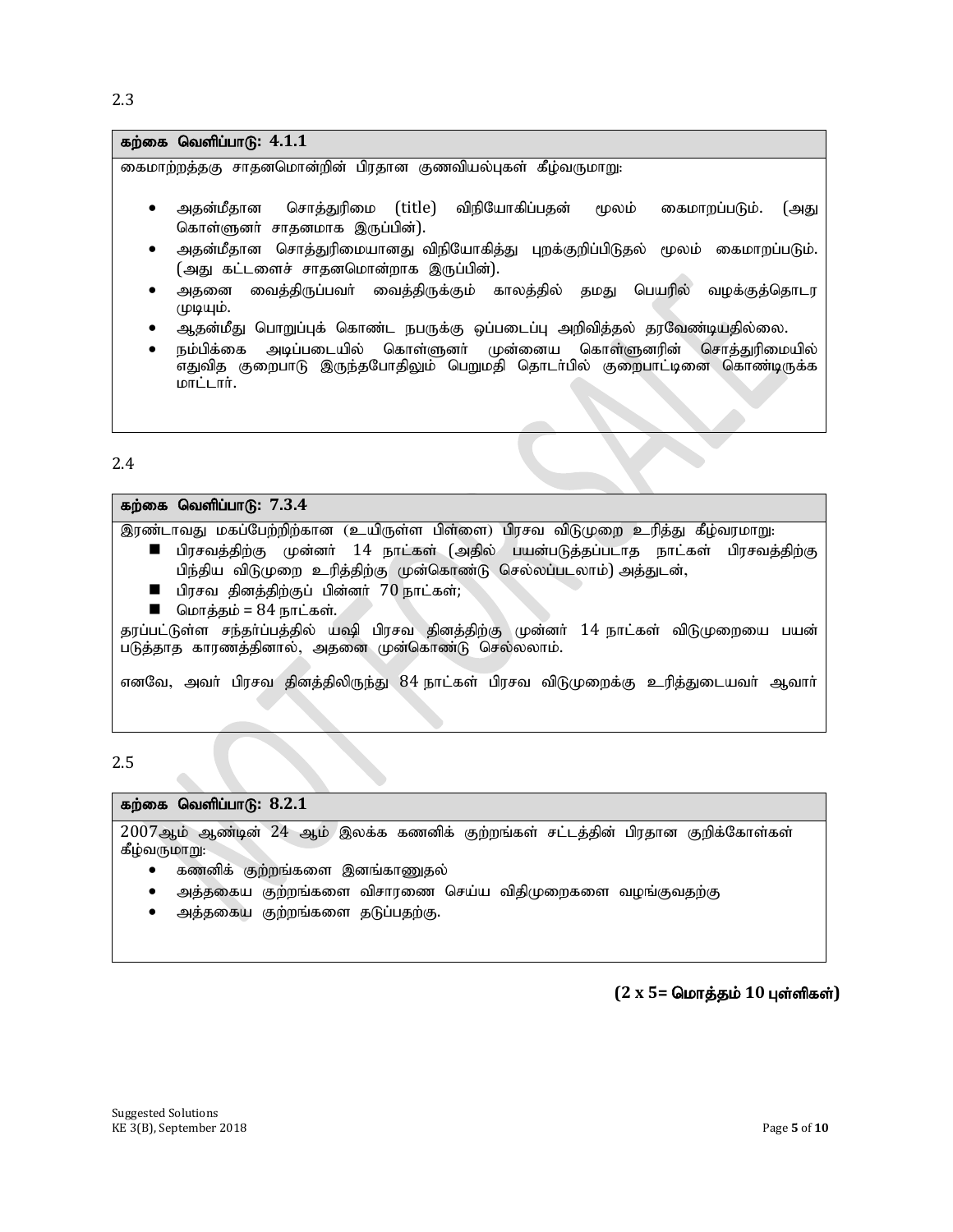(a)

## கற்கை வெளிப்பாடு: 2.2.2

தரப்பட்ட வினாவில் உண்டியல்மீது புறக்குறிப்பு இடுதலில் சிறினிமலின் (S) பக்கத்தில் கவனவீனம் எதுவும் இல்லையென தெரிவிக்கப்பட்டுள்ளது.

இதிலிருந்து S புறக்குறிப்பு இடுதலில் தான் மொத்தத்தில் வேறுபட்ட தன்மையான ஒப்பந்தத்தினை ஏற்படுத்திக்கொள்வதாக நேர்மையான தவறான நம்பிக்கையில் உண்டியல் தொடர்பான் ஒப்பந்தத்தினை<br>ஏற்படுத்திக் கொண்டமை தெளிவாகும். (அதாவது, உண்டியல் தொடர்பான ஒப்பந்தத்தினை ஏற்படுத்திக் கொண்டமை தெளிவாகும். (அதாவது, உண்டியல் தொடா்பான ஒப்பந்தத்தினை ஏற்படுத்திக்கொள்வதில் S இன் தரப்பில் உண்மையான சம்மதம் (மனமொத்த சம்மதம்) இருக்கவில்லை.

எனவே, ஒப்பந்தத்தின் தன்மையிலேயே தவறு உள்ளது.

அத்தகைய தவறின்கீழ் ஏற்படுத்திக்கொள்ளும் ஒப்பந்தம் செல்லுபடியற்றதாவதுடன் (void) ஒப்பந்தத் தரப்பினரை கட்டுப்படுத்தமாட்டா.

அத்தகைய சந்தா்ப்பத்தில் ஒப்பந்தம் செல்லுபடியற்றதாவதால், ஒப்பந்தத் தரப்பினா் எவ்வித பொறுப்பினையும் கொண்டிருக்கமாட்டார்.

இதனை ஒத்த சம்பவம் Foster v Mackinnon (1869) L.R.4 .P. 704 எனும் வழக்கில் ஆராயப்பட்டுள்ளது. அந்த வழக்கில் கண்பார்வை நன்றாக இல்லாத ஒரு முதியவர் உத்தரவாத ஒப்பந்தம் என எண்ணி மாற்று உண்டியலொன்றில் புறக்குறிப்பு இடுகின்றார். இங்கு அந்த புறக்குறிப்பினை இடுதலில் முதியவர் கவனவீனமாக செயற்படவில்லை என தீர்மானிக்கப்பட்டது.

*தீர்ப்பு :* புறக்குறிப்பிடுதலில் மக்கினன் கவனவீனமாக செயற்படவில்லை ஆதலினால், அந்த ஒப்பந்தம் அவரை கட்டுப்படுத்தாததுடன், செல்வுபடியற்றதாகும்.

மேற்படி உண்மைகளை கவனத்திற் கொள்ளும்போது, உண்டியலுக்கான ஒப்பந்தம் S இனை கட்டுப்படுத்தாததுடன், அவர் புறக்குறிப்பிட்ட உண்டியலுக்கு பொறுப்பு அற்றவராவார்.

(b)

#### கற்கை வெளிப்பாடு: 2.5.1

இடைக்காலத் தடையுத்தரவு (injunction) என்பது ஒரு ஒப்பந்தத்தின்கீழ் கடப்பாடுகளை மீறுவதிலிருந்து லரு தரப்பினரை தடைசெய்து நீதிமன்றம் ஒன்றினால் வமங்கப்படும் கட்டளையாகும்.

நீதிமன்றத்தின் விருப்பின் பேரில் இடைக்காலத் தடையுத்தரவு ஒன்றினை வழங்குதல் ஒரு நியாயமான நிவாரணமாகும்.

கீழ்வரும் வழக்கில் இதனை ஒத்த உண்மைகள் ஆராயப்பட்டுள்ளன:

Suggested Solutions KE 3(B), September 2018 **Page 6** of **10**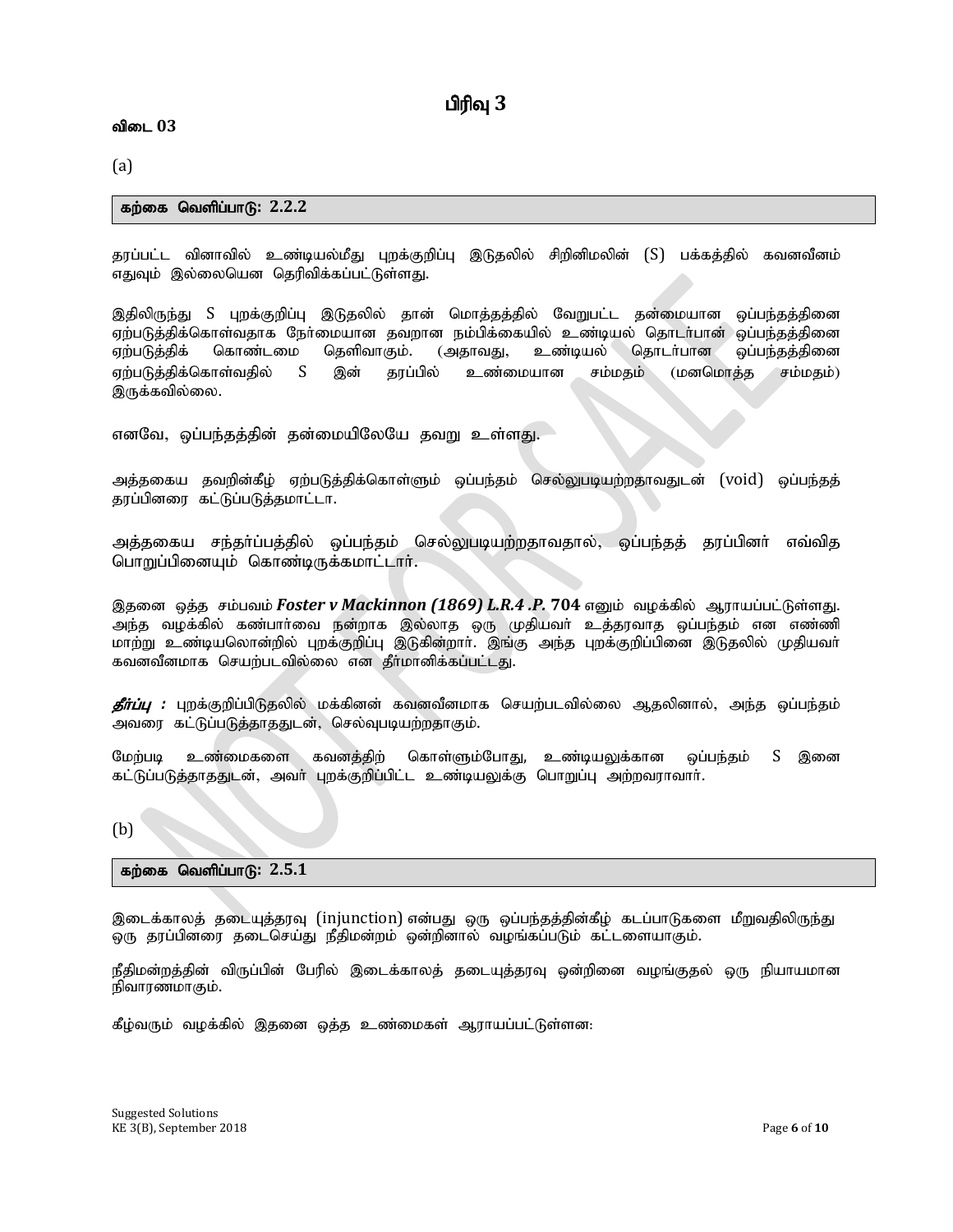## <u>வழக்கின் பெயர் :</u> *Warner Brothers Pictures v Ingolia (1956) NSWR 988*

#### <u>வழக்கின் உண்மைகள் :</u>

அமெரிக்காவின் வார்னர் பிறதர்ஸ் பிக்சர்ஸில் (Warner Brothers Pictures) பாடுவதற்கு இன்கோலியா இணங்கியிருந்தாா். ஆனால் பின்னா் தமது ஒப்பந்தத்திற்கு எதிராக வாதிட்டுவிட்டு அவுஸ்திரேலியா சென்று அங்கு ஒரு கலையரங்கில் அவா் பாட ஆரம்பித்தாா். வாா்னா் பிறதா்ஸ் அவருக்கு எதிராக வழக்கு தாக்கல் செய்து அவா் அவுஸ்திரேலியாவில் பாடுவதனை தடைசெய்வதற்கு இடைக்காலத் தடையுத்தரவினை கோரியது.

<u>தீா்ப்பு:</u> அவா் வாா்னா் பிறதா்ஸ் உடனான ஒப்பந்தத்தினை மீறியுள்ளதனால் இடைக்கால தடையுத்தரவினை நீதிமன்றம் வழங்கியது.

எனவே, மேற்படி தீா்ப்பினை கவனத்திற் கொள்ளும்போது, லங்கா லிற்றரறி சொசையட்டியுடனான தமது<br>ஒப்பந்தத்தினை சுகி மீறியுள்ளமையால் தரப்பட்டுள்ள தருநிலையில் நீதிமன்றம் தடையுத்தரவு <u>ஒப்பந்தத்தினை சுகி மீறியுள்ளமையால்</u> ்வழங்குவதற்கான சாத்தியம் அதிகமாகும

 $($ மொத்தம்: 10 புள்ளிகள்)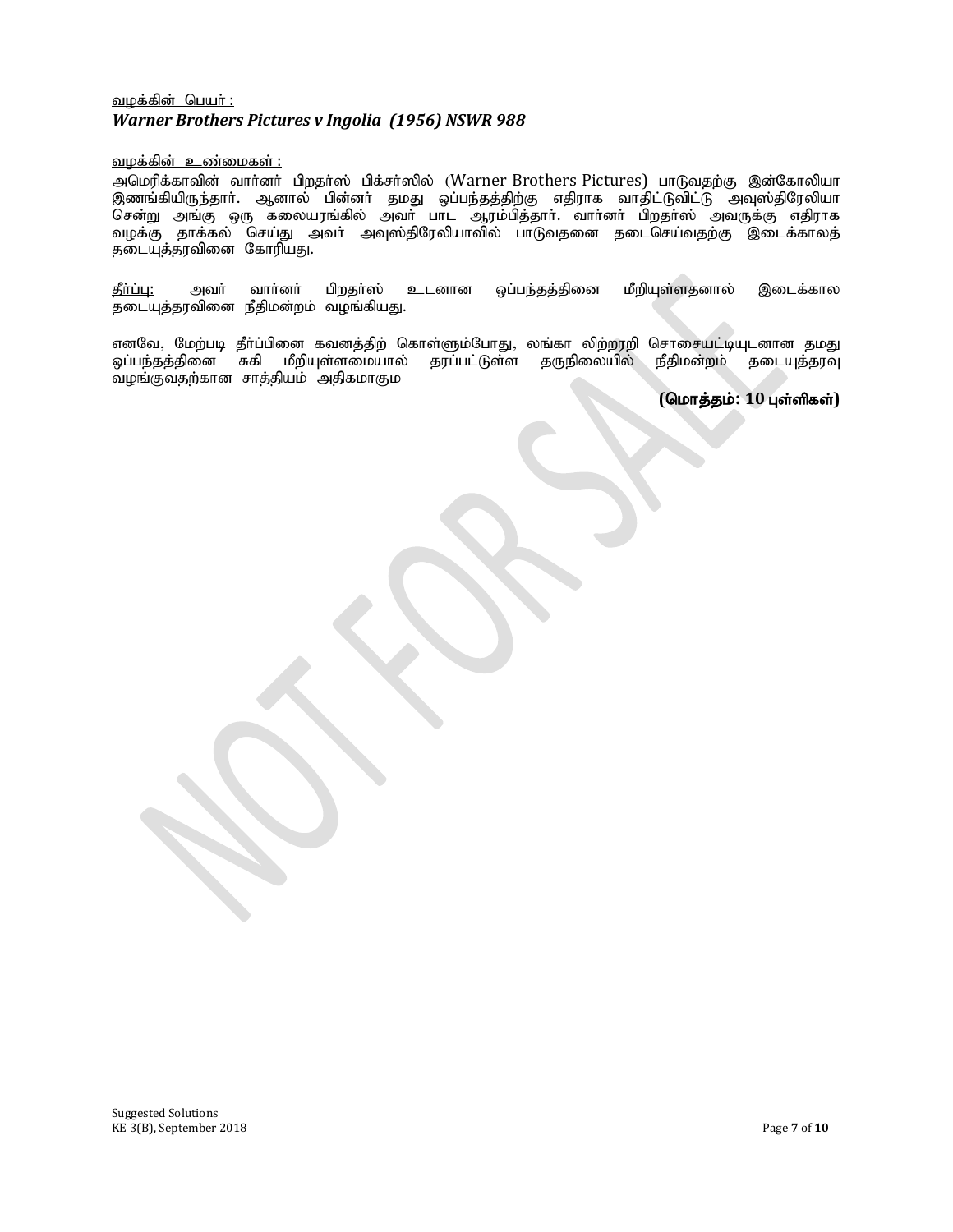(a)

#### கற்கை வெளிப்பாடு: 3.3.1

இது தவணைமுறை வினியோகத்திற்கான பொருட்கள் விற்பனை ஒப்பந்தமாகும்.

தரப்பட்ட சந்தா்ப்பத்தில் இதனை ஒத்த சம்பவம் கீழ்வரும் வழக்கில் ஆராயப்பட்டுள்ளது:

#### <u>வமக்கின் பெயர் :</u> *Robert A. Munro and Co. vs Meyer (1930) 2 K.B. 312.*

#### வமக்கு விபாங்கள்:

 $A$  என்பவர் ஒரு குறித்த தரத்திலான இறைச்சி மற்றும் எலும்பு உணவின்  $1,500$  தொன்களை  $B$  க்கு விற்கின்றார். இந்தப் பொருட்கள் மாதமொன்றிற்கு 125 தொன்கள் எனும் அடிப்படையில் அனுப்பப்படல் வேண்டும்.

கிட்டத்தட்ட அரைவாசிப் பொருட்கள் அனுப்பப்பட்டு அதற்கான பணம் செலுத்தப்பட்ட பின்னா் அந்தப் பொருட்கள் குறிப்பிட்ட தரத்தினை கொண்டிராமையை கண்டுபிடித்த B, மேலும் வினியோகத்தினை பெறுவதற்கு மறுத்தார்.

<u>கீர்ப்ப:</u> ஒப்பந்த தரத்திற்கு அமைய இல்லாத பொருட்களை மேலும் திணிக்கும் இடரினை ஏற்கணேடிய தேவை இல்லாததனால் B க்கு எதிர்கால விநியோகங்களை நிராகரிக்கும் உரிமை உள்ளது.

தரப்பட்டுள்ள தருநிலையில், A இணங்கப்பட்ட தரத்திற்கு அமைவாக பொருட்களை வழங்காத காரணத்தினால் ஒப்பந்தத்தினை மீறியுள்ளார்.

அத்துடன் எதிர்கால விநியோகமான 500 தொன்களும் முதலாம் மற்றும் இரண்டாம் தவணை<br>விநியோகங்களை போன்றே அதே தரத்திலானவையாக இருப்பதற்கான சாத்தியம் மிகவும் தரத்திலானவையாக அதிகமாகும்..

அதன் விளைவாக மொத்த ஒப்பந்தத்தை நிராகரிக்கும் உரிமையை B கொண்டுள்ளது. எனவே, ஒப்பந்த தரநிா்ணயங்களுக்கு அமைவாக இல்லாத பொருட்களை மேலும் வினியோகிப்பதன் மூலம் திணிக்கப்படும் இடரினை தவிா்க்கும் பொருட்டு, எதிா்கால வினியோகங்களை நிராகரிப்பதற்கு பிந்து உரித்துடையவராவர்.

அல்லது B கோதுமையின் எதிர்காலத் தவணைக் வினியோகங்களை ஏற்றுக்கொண்டு, வேறுபட்ட தரத்திலான கோதுமையை வினியோகத்ததன்மூலம் ஒப்பந்தத்தினை முறிவு செய்ததற்காக A யிடமிருந்து நட்டஈட்டினை கோரமுடியும்.

(b)

கற்கை வெளிப்பாடு: 5.7.5

தரப்பட்டுள்ள தருநிலை ஆய்வில் C தமது பங்காளரான M க்குத் தெரியாது தமது சொந்தப் பொருட்களை சந்தை விலையில் பங்குடமைக்கு விற்றுள்ளார். C ஆனவர் M தொடர்பில் கீழ்வரும் கடமைகளை கொண்டிருக்கவேண்டுமென சட்டம் C மீது கடப்பாடுகளை விதித்துள்ளது.

• பங்குடடையை பாதிக்கும் எந்தவொரு விடயம் தொடா்பிலும உண்மையான கணக்கையும் முழுத் தகவல்களையும் பங்குடமைக்கு வழங்குதல் வேண்டும்.

Suggested Solutions KE 3(B), September 2018 **Page 8** of **10 Page 8** of **10 Page 8** of **10**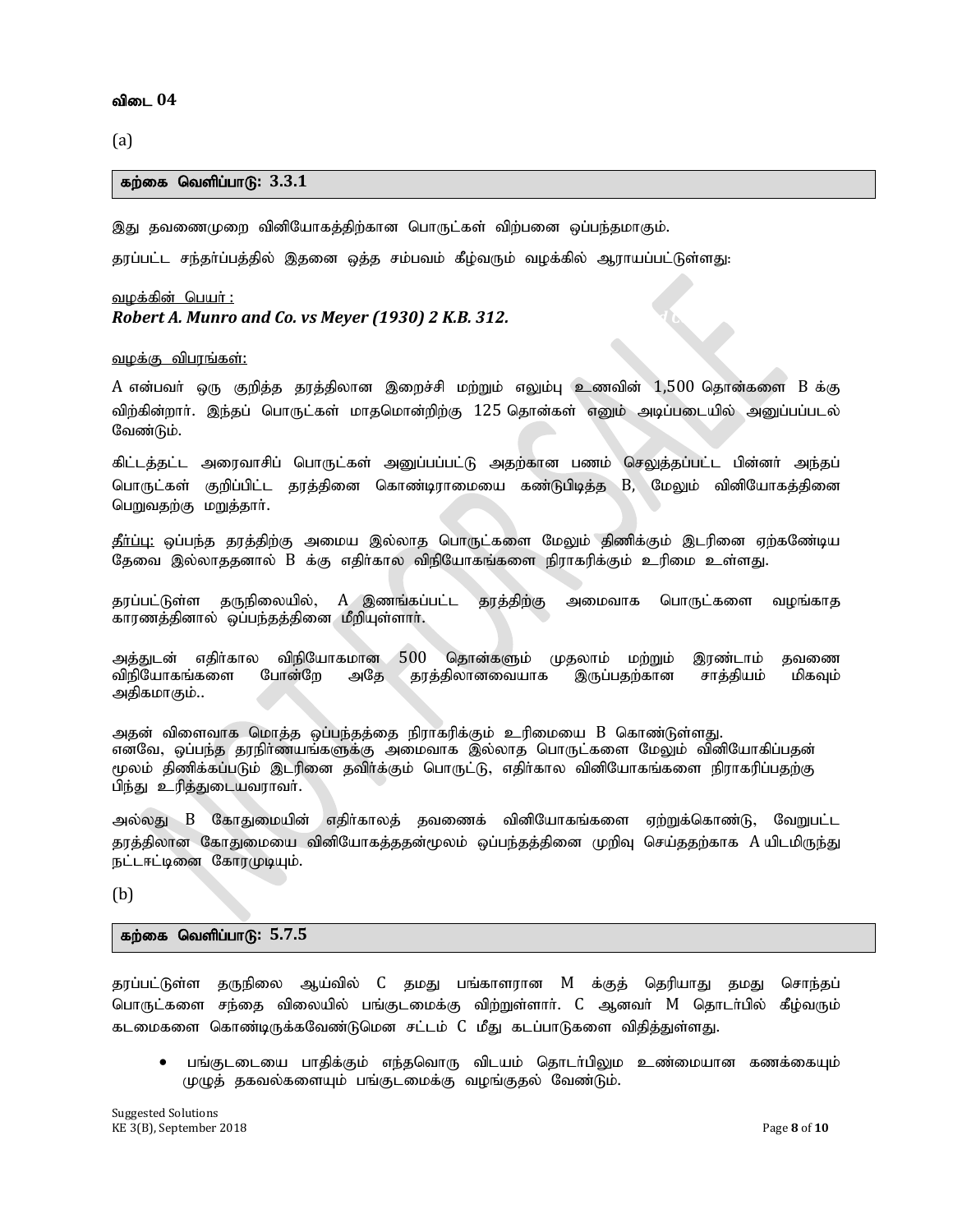- $\bullet$  இந்த ஊடுசெயலிலிருந்து  $M$  இன் சம்மதமின்றி  $C$  அடைந்த பயன்கள்பற்றி நிறுவனத்திற்கு கணக்குக் காட்டுதல்
- நிறுவனத்துடனான ஊடுசெயல்களிலிருந்து C இரகசிய இலாபம் எதனையும் பெற்றிருந்தால், அதனை வெளிக்காட்டி, அந்த இலாபத்தினை நிறுவனத்தின் கணக்கில் வைத்தல்.

வுமக்கு இல $01$ 

# <u>வமக்கின் பெயர் :</u> *Bentley v Craven (1853) 18 Beav.75*

#### வமக்கு விபாங்கள் $:$

பென்ற்லியும் (B) க்ரவனும் (C) பங்காளர்கள் ஆவர். நிறுவனத்திற்கு சீனியை கொள்வனவு செய்வதற்கு C நியமிக்கப்பட்டார். C தமது சொந்தப் பொருட்களை சந்தை விலையில் நிறுவனத்திற்கு விற்று இலாபம் உமைத்தார். இதுபற்றி B க்கு அறிவிக்கப்படவில்லை.

<u>கீர்ப்ப :</u> இந்த ஊடுசெயலின்மூலம் அடைந்த இலாபத்தினை C, நிறுவனத்தின் கணக்கிற் கொள்ளுதல் வேண்டும்.

வமக்கு இல $02$ .

# வழக்கின் பெயர்: *Pathirana v Pathirana (1967) 1 AC 233*

#### <u>வமக்கின் விபரம்</u>

பத்திரன (P1) மற்றும் பத்திரன (P2) ஆகியோர் வாகன சேவைத் தலத்தின் இரு பங்காளர்கள் ஆவர். இந்த சேவைத் தலம் கால்ரெக்ஸ் (Caltex) கம்பனிக்கு சொந்தமானது. அந்தக் கம்பனியானது பங்குடமையை அதன் முகவராக நியமித்திருந்தது. P2 பங்குடமையை முடிவுக்குக் கொண்டுவருவதற்கு 3 மாத முன்னறிவித்தலை P1 க்கு வழங்கியிருந்தார். அத்துடன் P2 ஆனவர் P1 க்கு தெரிவிக்காமல் முகவராண்மையை P2 வின் பெயருக்கு மாக்கிரம் பெறுவகற்கு கம்பனியுடன் புகிய உடன்படிக்கை ஒன்றினை செய்துகொண்டு, தற்போது கலைக்கப்பட்டுள்ள பங்குடமையின் வளாகத்திலேயே முன்னா் மேற்கொண்ட அதே வழியிலேயே வியாபாரத்தினை மேற்கொண்டார்

#### தீர்ப்பு:

முகவராண்மை பங்குடமையின் சொத்து ஆதலினால், P2 இந்த முகவராண்மையினால் அடைந்த இலாபத்தை P1 உடன் பகிர்ந்துகொள்ள வேண்டுமென பிரிவி கவுன்சில் (Privy Council) தீர்ப்பளித்தது.

மேற்படி வழக்கின் தீா்ப்பின் தத்துவங்களை, தரப்பட்டுள்ள தருநிலைக்கு பிரயோகிக்கும்போது, மேற்படி தத்துவங்கள் சகலவற்றையும் C மீறியுள்ளமை புலனாகும். மேற்படி வழக்கில் குறிப்பிட்டவாறு, Cக்கான வெளிப்படையான நிவாரணம் குறிப்பிட்ட இலாபத்தினை வெளிக்காட்டி, அதனை நிறுவனத்தின் இலாபமாக கணக்கிற் கொள்வதாகும்.

 $($ மொக்கம்: 10 பள்ளிகள்)